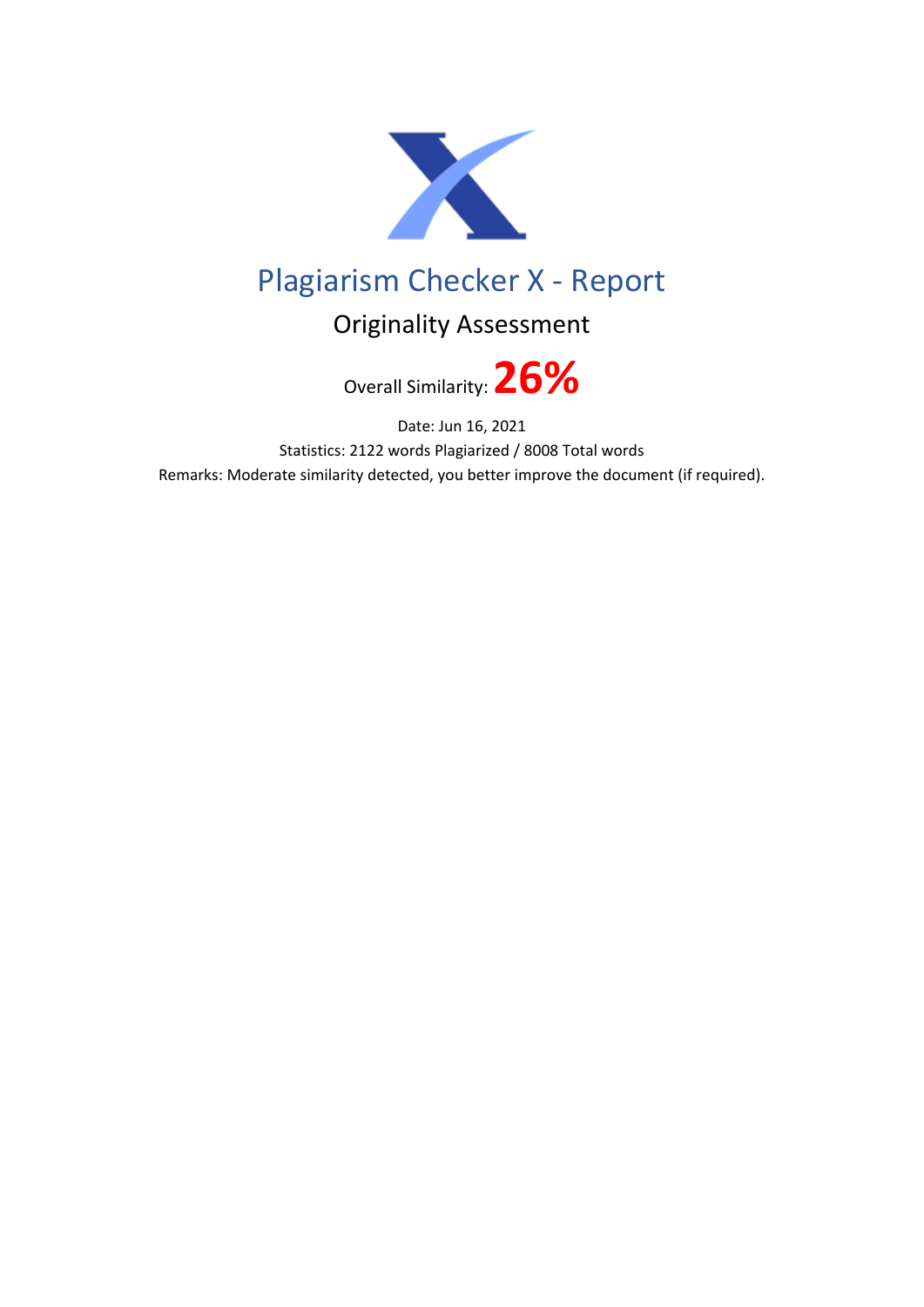## Sources

|                | https://id.scribd.com/doc/294662311/Diare-Akut-Dengan-Penyulit-2<br><b>INTERNET</b><br>3%                                                                                                                                                            |
|----------------|------------------------------------------------------------------------------------------------------------------------------------------------------------------------------------------------------------------------------------------------------|
| $\overline{2}$ | https://aellyhani.blogspot.com/<br><b>INTERNET</b><br>2%                                                                                                                                                                                             |
| 3              | https://123dok.com/document/qm0mr15y-tinjauan-pengertian-pengaruh-sanitasi-makanan-kejadian-puskesmas-<br>kecamatan.html<br><b>INTERNET</b><br>2%                                                                                                    |
| 4              | https://text-id.123dok.com/document/q511wpgy-chapter-ii-hubungan-higiene-ibu-dan-anak-serta-sanitasi-dasar-<br>dengan-kejadian-diare-pada-balita-di-desa-sijambur-kecamatan-ronggurnihuta-kabupaten-samosir-tahun-2015.html<br><b>INTERNET</b><br>1% |
| 5              | http://repo.stikesperintis.ac.id/481/1/20%20SYAFLI%20MAILIZA.doc<br><b>INTERNET</b><br>1%                                                                                                                                                            |
| 6              | https://www.scribd.com/document/385667860/REFERAT-gastroenteritis-pada-anak<br><b>INTERNET</b><br>1%                                                                                                                                                 |
|                | https://123dok.com/document/yewl1d1y-tatalaksana-diare-akut.html<br><b>INTERNET</b><br>1%                                                                                                                                                            |
| 8              | https://ppsub.ub.ac.id/wp-content/uploads/file-bos/Pedoman%20Proposal%20tesis%20disertasi%202010.doc<br><b>INTERNET</b><br>1%                                                                                                                        |
| 9              | https://text-id.123dok.com/document/7qvjx2rq-status-gizi-balita-di-posyandu-kelurahan-padang-bulan-kecamatan-<br>medan-baru.html<br><b>INTERNET</b><br>1%                                                                                            |
|                | https://penyakitanak-anak.blogspot.com/2012/10/diare.html<br><b>INTERNET</b><br>1%                                                                                                                                                                   |
|                | https://www.spssindonesia.com/2015/01/uji-chi-square-dengan-spss-lengkap.html<br><b>INTERNET</b><br>1%                                                                                                                                               |
|                | https://artikelane.blogspot.com/2011/05/apa-yang-dimaksud-dengan-diare.html<br><b>INTERNET</b><br>1%                                                                                                                                                 |
| 3              | https://www.slideshare.net/sonyrecover/tentang-shock<br><b>INTERNET</b><br>1%                                                                                                                                                                        |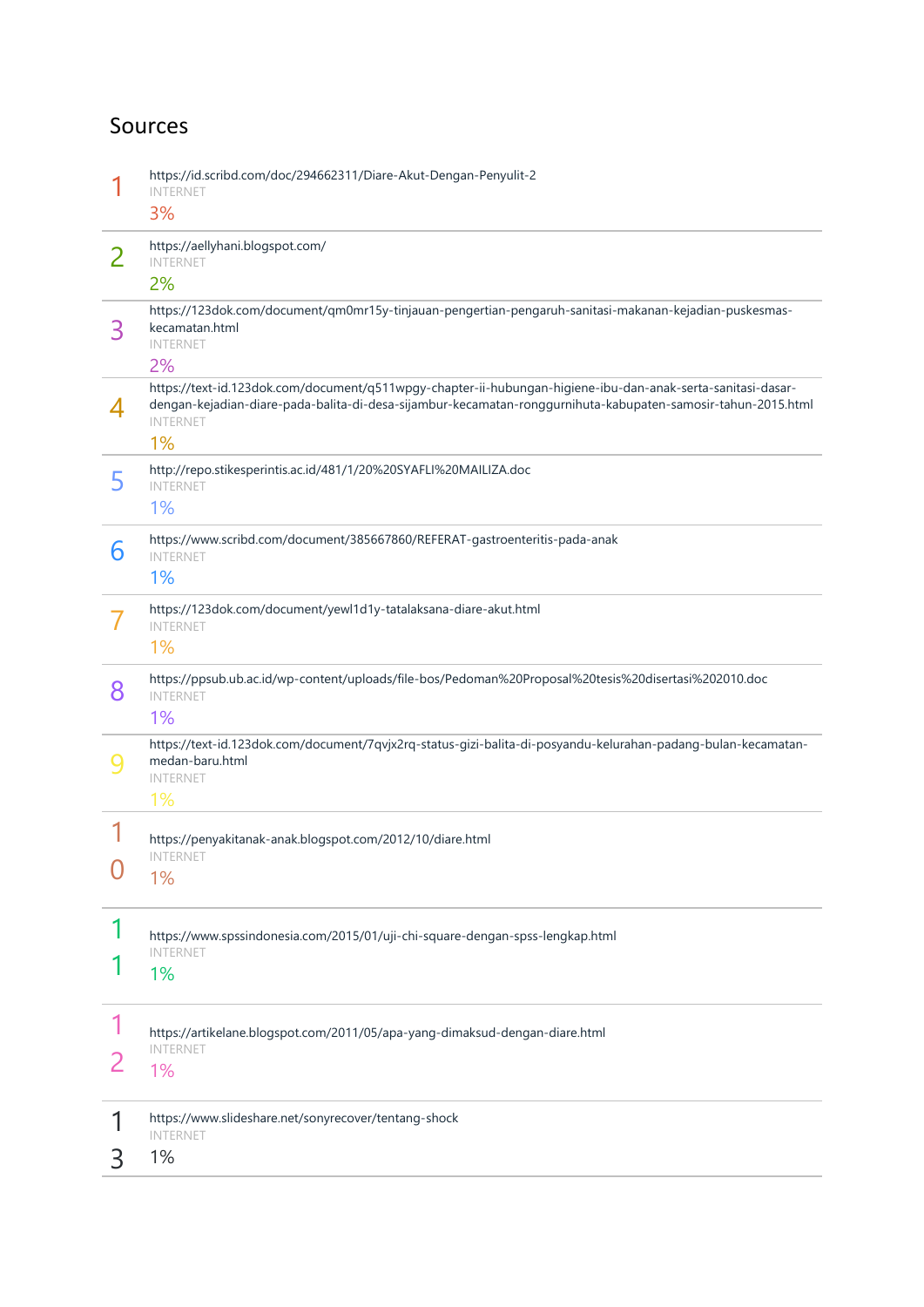|        | http://www.indonesian-publichealth.com/epidemiologi-penyakit-diare/<br><b>INTERNET</b><br>$< 1\%$                                                                                                                                                     |
|--------|-------------------------------------------------------------------------------------------------------------------------------------------------------------------------------------------------------------------------------------------------------|
| 5      | http://repository.unimus.ac.id/1769/4/BAB%20II.pdf<br><b>INTERNET</b><br>$< 1\%$                                                                                                                                                                      |
| 6      | https://naynutrisi.blogspot.com/2013/03/laporan-konseling-gizi-di-posyandu.html<br><b>INTERNET</b><br>$< 1\%$                                                                                                                                         |
|        | http://eprints.poltekkesjogja.ac.id/1023/4/4.%20Chapter2.pdf<br><b>INTERNET</b><br>$< 1\%$                                                                                                                                                            |
| 8      | https://idoc.pub/documents/contoh-borang-unairpdf-en5zz7qxmeno<br><b>INTERNET</b><br>$< 1\%$                                                                                                                                                          |
|        | https://erepository.uwks.ac.id/7809/3/abstrak.pdf<br><b>INTERNET</b><br>$< 1\%$                                                                                                                                                                       |
| 2      | https://penyakit-pengobatan.blogspot.com/2007/12/<br><b>INTERNET</b><br>$< 1\%$                                                                                                                                                                       |
|        | https://www.infokeperawatan.com/asuhan-keperawatan-pasien-dengan-diare.html<br><b>INTERNET</b><br>$< 1\%$                                                                                                                                             |
| 2<br>2 | http://www.sihatagcera.com/penyebab-penyakit/<br><b>INTERNET</b><br>$< 1\%$                                                                                                                                                                           |
| 2<br>3 | https://text-id.123dok.com/document/oy83k16wq-latar-belakang-pendahuluan-hubungan-pemberian-asi-eksklusif-<br>dengan-kejadian-diare-akut-pada-bayi-usia-1-6-bulan-di-wilayah-kerja-puskesmas-pucangsawit-surakarta.html<br><b>INTERNET</b><br>$< 1\%$ |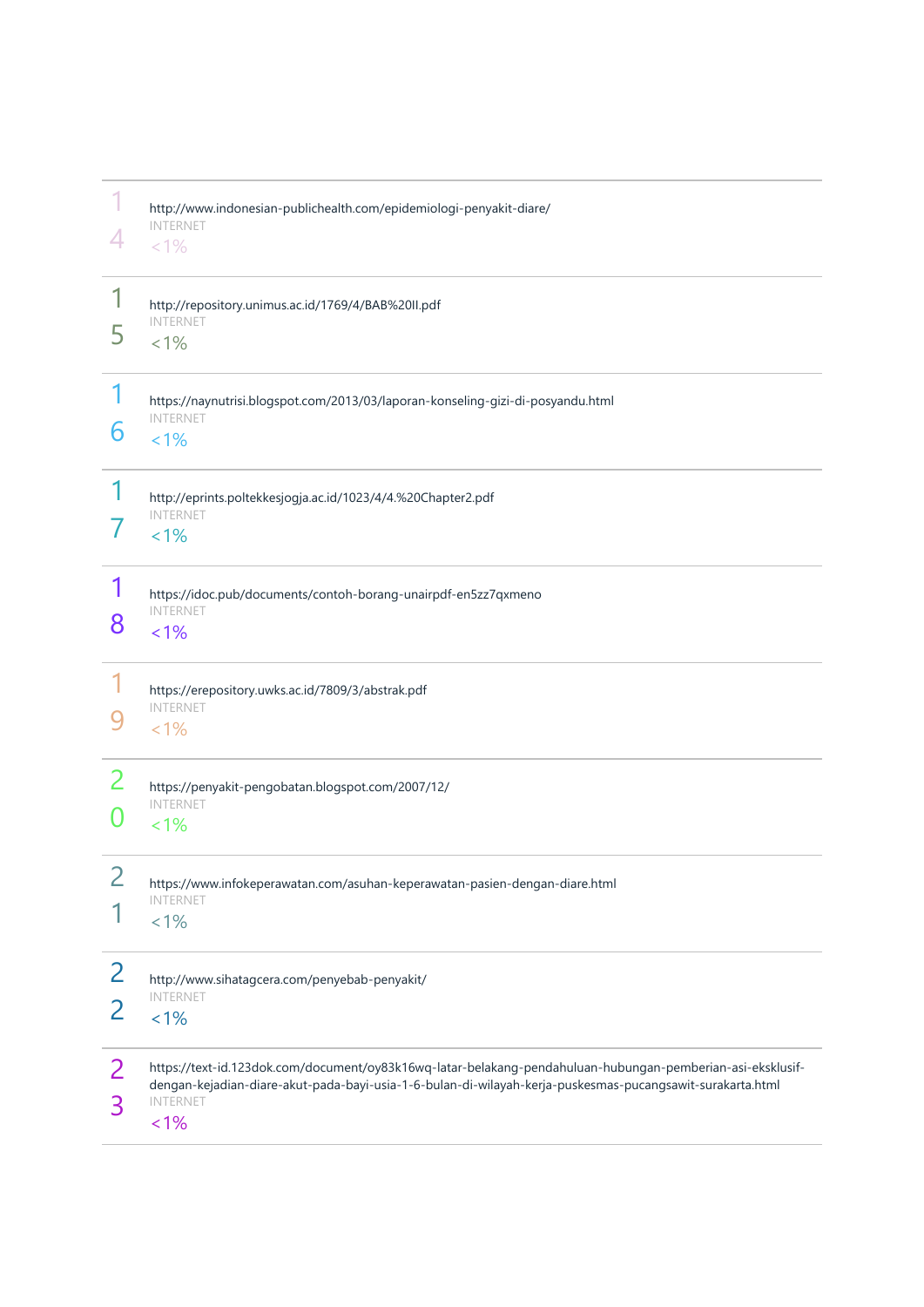| $\overline{2}$ | http://repository.unimus.ac.id/372/3/BAB%20II.pdf                     |
|----------------|-----------------------------------------------------------------------|
| 4              | <b>INTERNET</b><br>$< 1\%$                                            |
| $\overline{2}$ | http://repository.poltekkes-tjk.ac.id/1394/7/BAB%20III.pdf            |
| 5              | <b>INTERNET</b><br>$< 1\%$                                            |
| $\overline{2}$ | http://eprints.ums.ac.id/20516/19/NASKAH_PUBLIKASI.pdf                |
| 6              | <b>INTERNET</b><br>$< 1\%$                                            |
| $\overline{2}$ | http://eprints.ums.ac.id/25948/13/NASKAH_PUBLIKASI.pdf                |
| $\overline{7}$ | <b>INTERNET</b><br>$< 1\%$                                            |
| 2              | https://journal.unesa.ac.id/index.php/JOFC/article/download/6812/3284 |
| 8              | <b>INTERNET</b><br>$< 1\%$                                            |
| 2              | https://yosefw.wordpress.com/page/24/?archives-list=1                 |
| 9              | <b>INTERNET</b><br>$< 1\%$                                            |
| 3              | https://erepository.uwks.ac.id/6773/1/ABSTRAK.pdf                     |
| 0              | <b>INTERNET</b><br>$< 1\%$                                            |
| 3              | http://eprints.ums.ac.id/28145/4/04._BAB_I.pdf                        |
| 1              | <b>INTERNET</b><br>$< 1\%$                                            |
| 3              | https://id.scribd.com/presentation/345731740/PPT-KELOMPOK-3           |
| $\overline{2}$ | <b>INTERNET</b><br>$< 1\%$                                            |
| 3              | https://www.academia.edu/41664347/SILOAM_HOSPITAL_LIPPO_VILLAGE       |
| 3              | <b>INTERNET</b><br>$< 1\%$                                            |
| 3              | http://eprints.umm.ac.id/42620/5/BAB%20IV.pdf                         |
| 4              | <b>INTERNET</b><br>$< 1\%$                                            |
|                |                                                                       |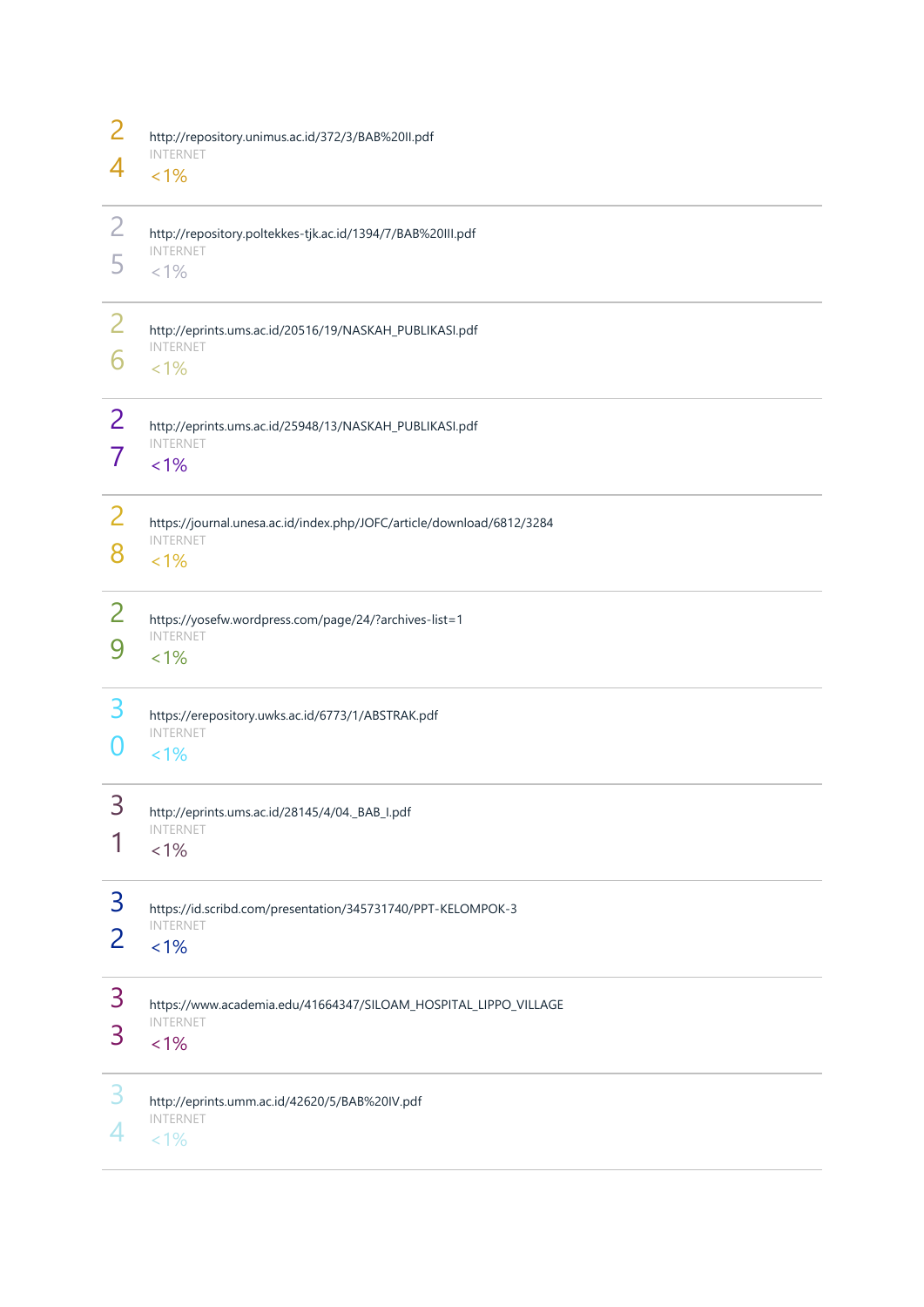| 3<br>5 | http://repository.unjaya.ac.id/3294/5/Bab%20III.pdf<br><b>INTERNET</b><br>$< 1\%$                                   |
|--------|---------------------------------------------------------------------------------------------------------------------|
| 3<br>6 | http://digilib.unimus.ac.id/files/disk1/103/jtptunimus-gdl-diannitase-5148-4-bab3.pdf<br><b>INTERNET</b><br>$< 1\%$ |
| 3      | https://mariatul280794.blogspot.com/2016/03/makalah-asuhan-keperawatan-dengan.html<br><b>INTERNET</b><br>1%         |
| 3<br>8 | https://www.alodokter.com/memahami-pengertian-dan-perbedaan-gender-dengan-seks<br><b>INTERNET</b><br>$< 1\%$        |
| 3<br>9 | http://eprints.ums.ac.id/18747/2/Bab_I.pdf<br><b>INTERNET</b><br>$< 1\%$                                            |
| 4      | https://bejocommunity.blogspot.com/2010/05/kti-hubungan-paritas-dengan-kejadian.html<br><b>INTERNET</b><br>$1\%$    |
| 4      | http://eprints.poltekkesjogja.ac.id/2219/4/BAB%20III.pdf<br><b>INTERNET</b><br>$< 1\%$                              |
| 4<br>2 | https://idoc.pub/documents/asuhan-keperawatan-diare-pada-anak-134wz5emj847<br><b>INTERNET</b><br>1%                 |
| 4<br>3 | http://repository.unimus.ac.id/1171/3/BAB%20II%20TINJAUAN%20PUSTAKA.pdf<br><b>INTERNET</b><br>$< 1\%$               |
| 4<br>4 | https://erepository.uwks.ac.id/7725/3/ABSTRAK.pdf<br><b>INTERNET</b><br>$< 1\%$                                     |
| 4      | https://klinik80.wordpress.com/penyakit-dalam/3/<br><b>INTERNET</b><br>$< 1\%$                                      |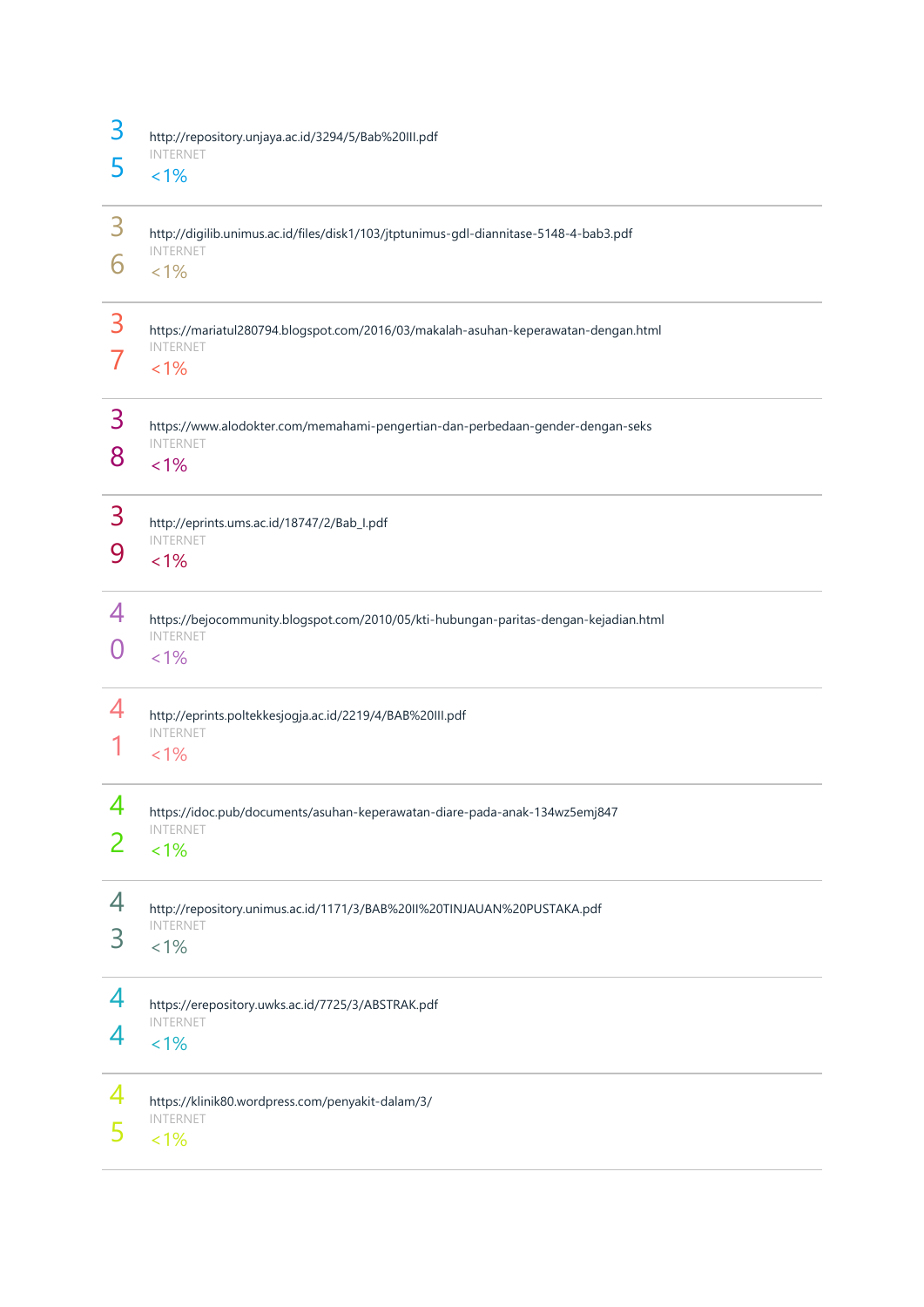| 4      | http://etheses.uin-malang.ac.id/1846/7/09410120_Bab_3.pdf                                                                                               |
|--------|---------------------------------------------------------------------------------------------------------------------------------------------------------|
| 6      | <b>INTERNET</b><br>$< 1\%$                                                                                                                              |
| 4      | http://eprints.umm.ac.id/62538/5/BAB%20IV.pdf<br><b>INTERNET</b><br>1%                                                                                  |
| 4<br>8 | https://e-journal.akesrustida.ac.id/index.php/jikr/article/download/4/2<br><b>INTERNET</b><br>$< 1\%$                                                   |
| 4<br>9 | http://eprints.umpo.ac.id/5382/3/BAB%202.pdf<br><b>INTERNET</b><br>$< 1\%$                                                                              |
| 5<br>O | https://www.ejournal.lppmunidayan.ac.id/index.php/kesmas/article/download/38/6/230<br><b>INTERNET</b><br>$< 1\%$                                        |
| 5      | http://repository.unair.ac.id/98679/4/4%20BAB%20I%20PENDAHULUAN.pdf<br><b>INTERNET</b><br>$< 1\%$                                                       |
| 5<br>2 | https://www.researchgate.net/publication/334590552_IDENTIFIKASI_BAKTERI_ESCHERICHIA_PADA_AIR_SUMUR_GALI<br><b>INTERNET</b><br>$< 1\%$                   |
| 5<br>3 | http://stikeswh.ac.id:8082/journal/index.php/jners/article/download/140/131<br><b>INTERNET</b><br>$1\%$                                                 |
| 5<br>4 | http://eprints.walisongo.ac.id/3609/6/102411036_Bab5.pdf<br><b>INTERNET</b><br>$< 1\%$                                                                  |
| 5      | http://eprints.uad.ac.id/5384/1/1.%20ANALISIS%20KARAKTERISTIK%20IBU%20TERHADAP%20KEJADIAN%20DIARE%2<br>0PADA%20BALITA.pdf<br><b>INTERNET</b><br>$< 1\%$ |
| 5<br>6 | https://sichesse.blogspot.com/2012/04/contoh-kasus-gangguan-cairan-dan.html<br><b>INTERNET</b><br>$< 1\%$                                               |